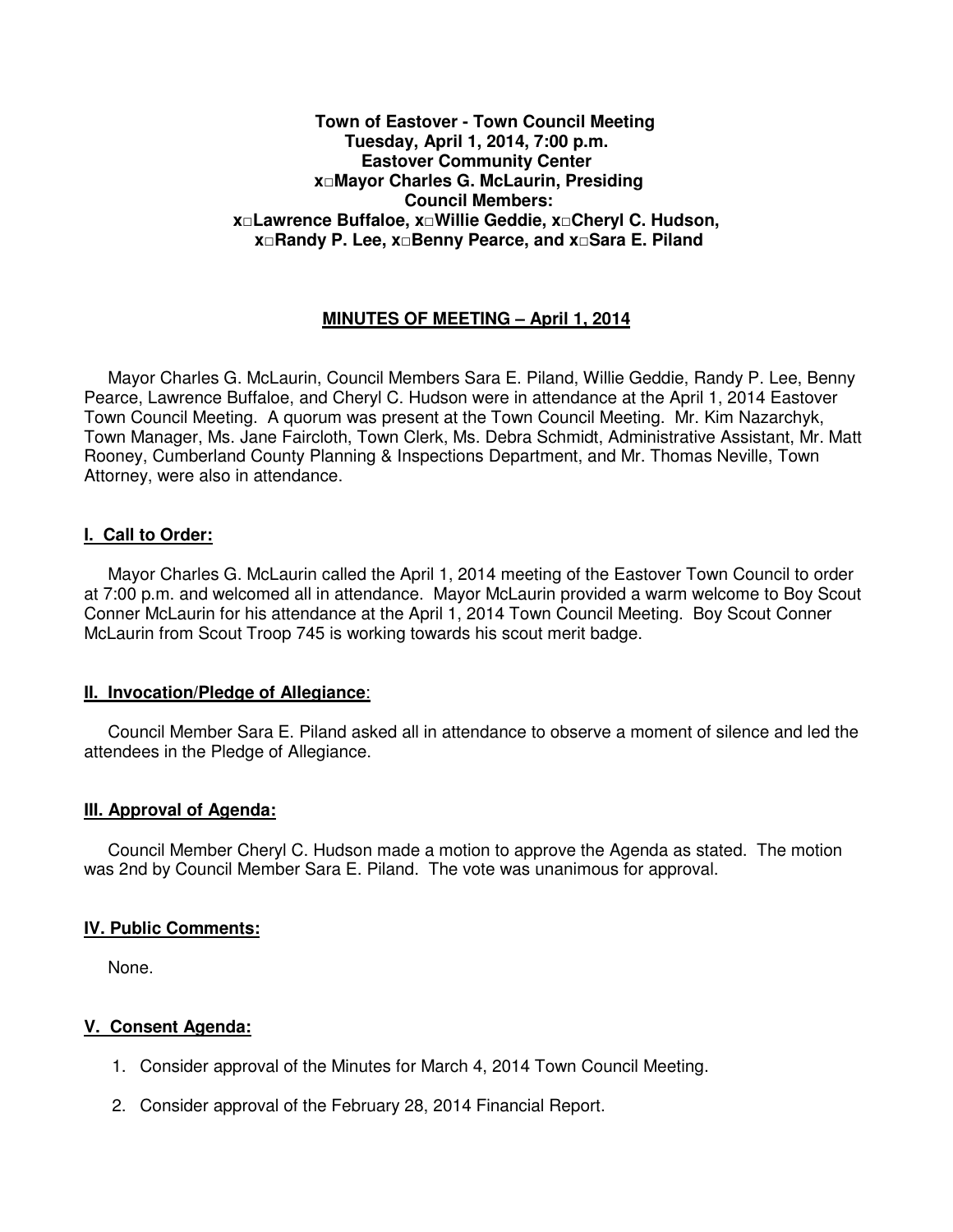Council Member Sara E. Piland made a motion to approve the Consent Agenda as stated. The motion was  $2^{nd}$  by Council Member Cheryl C. Hudson. The vote was unanimous for approval.

# **VI. Discussion Agenda:**

### **Agenda Item #1**

### **CASE NO. 14-033. CONSIDERATION OF THE RICHARD G. AUTRY PROPERTY: GROUP DEVELOPMENT REVIEW, COUNTY ZONING ORDINANCE; ZONING: RR; TOTAL ACREAGE: 1.87 +/-; LOCATION: 2872 JAMES DAIL ROAD (SR 1828) (EASTOVER).**

 Mr. Matt Rooney from Cumberland County Planning & Inspection Department; presented **Case No. 14-033**. Mr. Matt Rooney stated that the developer is requesting approval of a manufactured home to be placed on the property with an existing home. It is considered a group development because it has two or more structures on the property. Mr. Matt Rooney also stated that it the developer wants to add another mobile home on the existing property, the developer will have to submit the proposal to the Council for approval.

 Council Member Willie Geddie stated that the mobile home is already on the property. Mr. Matt Rooney stated that until property zoning permits, water plan, and Cumberland County Health Department permits are all submitted and approved, technically it is in violation.

 Mr. Matt Rooney stated that the Cumberland County Health Department must approve sewer plans prior to application for any permits. Mr. Matt Rooney also said that site and soil evaluations must be conducted on the property and the developer must provide a site-specific address and tax parcel number at the time of the building/zoning permit application.

 Council Member Sara E. Piland made a motion to approve the Group Development Review on **Case No. 14-033** subject to the owner meeting all the conditions provided by the Cumberland County  $P$ lanning Staff. The motion was  $2^{nd}$  by Council Member Randy P. Lee. The vote was unanimous for approval.

# **Agenda Item #2**

### **Presentation and Update regarding Eastover Town Hall design by Mr. Chris Frank, LSV Partnership.**

 Mr. Chris Franks, Architect, LSV Partnership, presented two design charts for the future Eastover Town Hall building. In January 2014, questionnaires were sent out to the Eastover community and staff. He stated that they have held 3 (three) months of meetings and working groups with the building committee. He provided the Town Council members with a packet containing narrative details from the workshops, including site plan, space requirement summary, and wire diagram summary. The "Bubble" diagram was displayed at the third workshop. It basically lays out the rooms adjacent to one another on one level. It was noted that a lot of space needs to be incorporated in the design for records storage.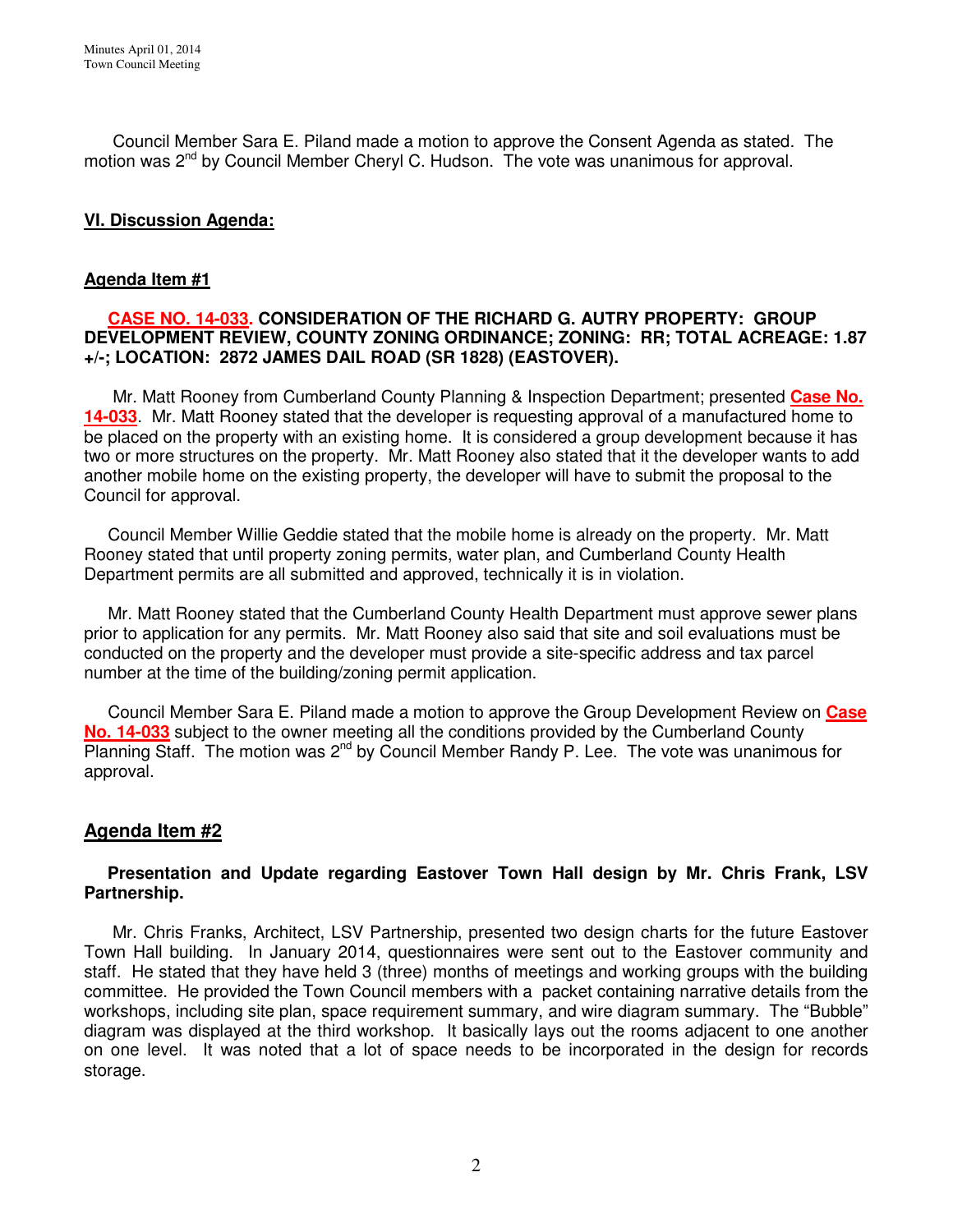Council Member Sara E. Piland asked the Town Manager what could the Town afford on construction of the future Town Hall and would like to see an amortization scale. She is in favor of a two story Town Hall building. Mr. Kim Nazarchyk stated that the Town can afford \$1.4 Million. He stated that he is in the process of providing the last 5 (five) years of statements to United States Department of Agriculture (USDA). The USDA will finance up to 40 (forty) years and in general conversation 6000 to 6200 feet is acceptable.

 Mr. Kim Nazarchyk reminded the Town Council Members that they have a Budget and Planning session scheduled for April 15, 2014 at 3 p.m. The Town Manager will provide amortization numbers for decision making at this session. The Town Council Members can work and vote on the future Town Hall design at this meeting.

 Council Member Benny Pearce made a motion to authorize having the soil tested on the future Town Hall property. The motion was  $2^{nd}$  by Council Member Sara E. Piland. The vote was unanimous for approval

## **Agenda Item #3**

### **Discussion of the Floor Contract for the Eastover Community Center.**

 Mr. Kim Nazarchyk, Town Manager, stated that the Eastover Town Hall has received 3 (three) solicitations for the floor maintenance contract at the Eastover Community Center. The 3 companies are Al Janitorial Supply, Hubbard's Cleaning Services, and A.R.M. Facility Services, Incorporated. Mr. Nazarchyk made a recommendation to select A.R.M Facility Services, Incorporated. A.R.M. Facility Services, Incorporated will strip, varnish and refinish the existing floors. In 6 (six) months, A.R.M. Facility Services, Incorporated will come back and buff and varnish the floors. A.R.M. Facility Services, Incorporated presented the lowest bid at an annual rate of \$1,375.00. The first payment will be \$800.00 for the initial work. The remaining balance of \$575.00 will be paid In 6 (six) months.

 Council Member Benny Pearce made a motion to accept the contract as submitted. The motion was 2<sup>nd</sup> by Council Member Lawrence Buffaloe. The vote was unanimous for approval.

## **Agenda Item #4**

#### **Discussion on the Yard Maintenance Contract.**

 Mr. Kim Nazarchyk, Town Manager, proposed that the Town of Eastover contract with Mr. Larry Ellis for yard maintenance at the Eastover Community Building and the open lot. Mr. Nazarchyk received 2 (two) solicitations for this service. Mr. Larry Ellis was the lowest bid out of 2 (two) bids received for this contract. The other bid was from Twisted Oaks, Mr. Jason Knight. Mr. Larry Ellis has agreed to perform the services and clean the property for a total amount of \$5,250.00. The Town will pay \$700.00 per month for April through November for 2 (two) monthly visits. Mr. Ellis will cut the grass twice a month, weed-eat, trim hedges, and spray for fire ants. In December, the Town will pay Mr. Larry Ellis \$350.00 for leave removal. Mr. Daniel West will continue to do routine light maintenance in the park.

 Council Member Cheryl C. Hudson made a motion to approve the contract for the yard maintenance of the Community Building and open lot with Mr. Larry Ellis as stated. The motion was 2<sup>nd</sup> by Council Member Randy P. Lee. The vote was unanimous for approval.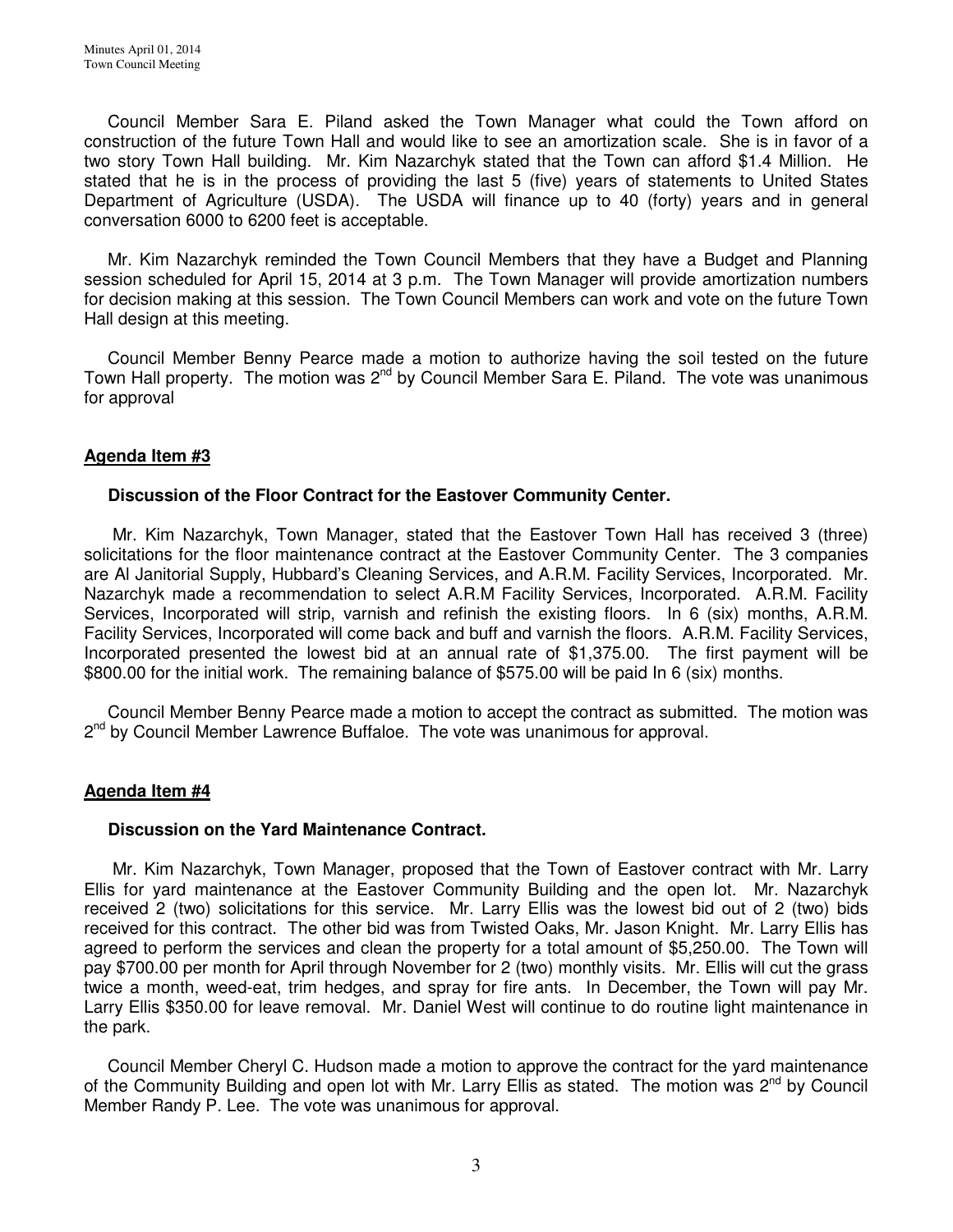# **Agenda Item #5**

### **Discussion of encroachments at 4036 School Street and 3805 Saraya Drive.**

 Mr. Kim Nazarchyk, Town Manager, stated that with Town Council approval, two property owners would like to buy the encroachments. To buy the encroachment of 1493 square feet/.3 acres, the Clodfelter family will pay a total cost of \$450.00. To buy the encroachment of 546/.1 acres, the Buie family will pay \$225.00. The owners will sign a written offer to purchase the land and provide 5 percent security deposit which is required by statue. Town Attorney will place an advertisement in the paper for 10 (ten) days and if there is no any upset bid, then the Council will have final decision to accept the bid.

 Council Member Benny Pearce made a motion to authorize the Town Manager to proceed as he explained. The motion was  $2^{nd}$  by Council Member Cheryl C. Hudson. The vote was unanimous for approval.

## **IX. RECEIVE MAYOR'S UPDATE.**

 Mayor McLaurin said the Civic Club will not be going through with moving the log cabin; but the Civic Club will put a gazebo on the Ball Park property.

 Mayor McLaurin said that Ms. Helen Crumpler has been working on Heritage Day and doing an excellent job. Mayor McLaurin stated that there will be carriage rides this year on Heritage Day. He also said he would like to see Mac and Jeanette Williams take a ride in this event.

# **X. RECEIVE TOWN COUNCIL UPDATE**

 Council Member Benny Pearce suggested that the Town look into having an "Emergency Warning System" installed at the Eastover Ball Park or Fire Department. There is a need to protect the residents.

 Council Member Cheryl C. Hudson reminded the members that on April 12, 2014 the Prayer Walk is being held in Fayetteville; and Open Season starts on this day at the Eastover Ball Park.

## **XI. RECEIVE TOWN MANAGERS UPDATE.**

 Mr. Kim Nazarchyk provided an update on the Incorporation of Eastover videos. He received 20 (twenty) copies, sent one copy to the Cumberland County Library, one copy to the State Archives, and one copy to the Fayetteville Visitors Bureau.

 Council Member Benny Pearce stated that he did not want to make any profit and Council Member Cheryl C. Hudson said she would like to break even. The Council Members decided on ordering 50 (fifty) copies to sale to residents, Heritage Day, and other Eastover events.